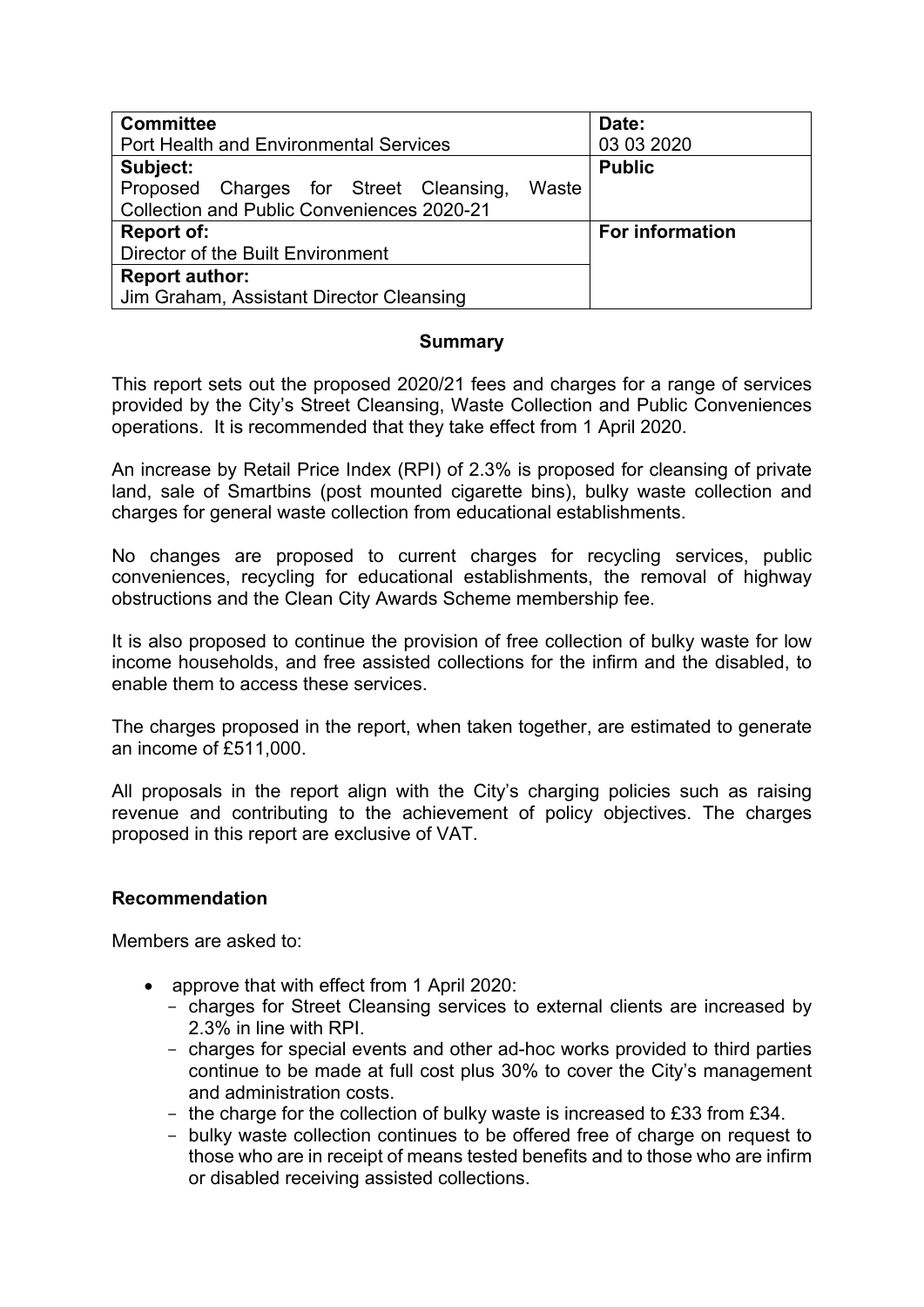- the general waste charges for educational establishments are increased by 2.3% and food and recycling collection charges should be maintained at the current level.
- charges for the removal of highway obstructions to remain at the existing £60 plus VAT and for the removal of uncollected bagged waste to remain at £125 up to 10 bags and £5 per bag thereafter.
- charges for the staffed toilet facilities at Tower Hill, Paternoster, Royal Exchange and Eastcheap conveniences to remain at 50p per use.
- smart bins (post mounted cigarette bins) sold to businesses be charged at cost plus 20% to cover the City's administration costs.
- Clean City Awards Scheme membership fees are kept the same.

### **Main Report**

### **Background**

1. Fees and charges are reviewed yearly to ensure that they reflect the City Corporation's priorities and the charging policies such as raising revenue to allow the continued provision of services and contribute to the corporate policy objectives. They are also reviewed annually as part of the budget setting process within the agreed corporate timeline and are set within the context of value for money.

### **Current Position**

- 2. The Council has general power under section 93 of the Local Government Act 2003 ("LGA 2003") to charge a person for service it provides. They are discretionary services where the Council is authorised, not required, to provide and the service receiver has agreed to its provision.
- 3. There is a need for continuous price review of those service offerings and income generation to avoid any service reductions. The proposed fees and charges are competitive within the market environment and the services offered are not inappropriately subsidised. However, the income from discretionary services must not exceed the cost of provision.
- 4. Officers have set charges to recoup the total cost of providing a service including overheads, whilst also enabling them to manage demands and to offer subsidised services to those who are vulnerable to encourage use and to enhance service access. The policy, therefore, ensures a fair and reasonable price for all services reflecting the ability of the community and organisers to pay.

# **Proposals**

5. Set out below are the details of the review and the proposed fees and charges for the following services in 2020/21 with effect from 1 April 2020.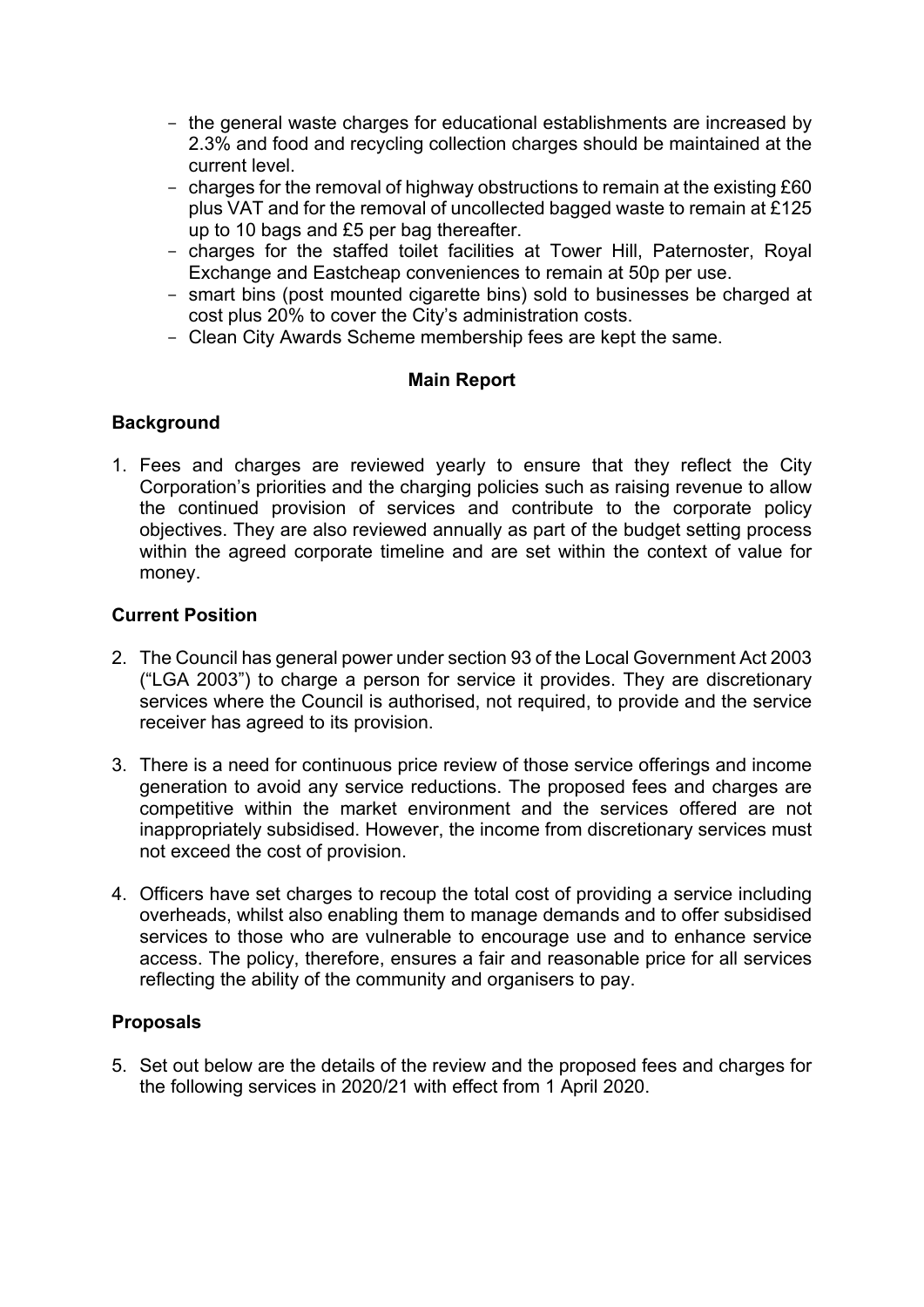### **Cleansing for Private Landowners**

6. The City provides, via its term contractor, cleansing services to private landowners whose land is open to public use. This is a chargeable service and is renewed annually in April. It is proposed to increase charges by 2.3% in line with RPI for those landowners continuing to use the service. Details are shown in Appendix 1. The total anticipated income from this service is £10,000 in 2020/21.

# **Special Events Cleansing**

7. A number of special events are held in the City each year by various organisations. The City arranges for the clean up after each event via its term contractor and recharges the event organisers the full cost plus 30% to cover the City's management and administration costs, and it is proposed to continue this arrangement. The estimated annual income from this service is £71,000.

# **Removal of Obstructions, Bagged Waste and Fly-Tips**

- 8. Bicycles, A-boards and other items are routinely removed from the highway if they pose an obstruction. Currently there is a charge of £60 plus VAT for this service and it is proposed that these charges will remain the same. The City of London Corporation has powers granted under Section 17 of the Local Authorities and Transport for London Act 2003, which empower the removal of the offending 'things' from the highway.
- 9. Uncollected commercial waste left on the highway for collection by third parties is also collected and disposed of for a charge of £125 plus VAT per occasion for up to 10 bags and £5 per bag thereafter. No increase is proposed to these charges.
- 10.Large quantities of waste deposited on the highway will continue to be treated as 'fly-tip' which carries a fine of up to £50,000 (unlimited if the case goes to the Crown Court) and offenders could also face a prison sentence of up to five years.

# **Provision of Pocket Ashtrays and Smartbins**

- 11.The City's ongoing Smoking Related Litter campaign continues to be successful and as a result, we have had requests from businesses in the City for the supply of pocket ashtrays for use at their premises. The charge for 100 Pocket Ashtrays currently is £80 and no increase is proposed.
- 12.The City also provides twin and solo Smartbins to businesses, if requested, at cost plus a 20% administration fee, and no change is proposed.

# **Bulky Waste Collection**

13.The standard charge for bulky waste collection is currently £33.This is a doorstep collection service and the charge covers, for example, the collection of a threepiece suite or ten bags of waste. It is proposed to increase the standard charge in line with 2.3% RPI, rounded to £34.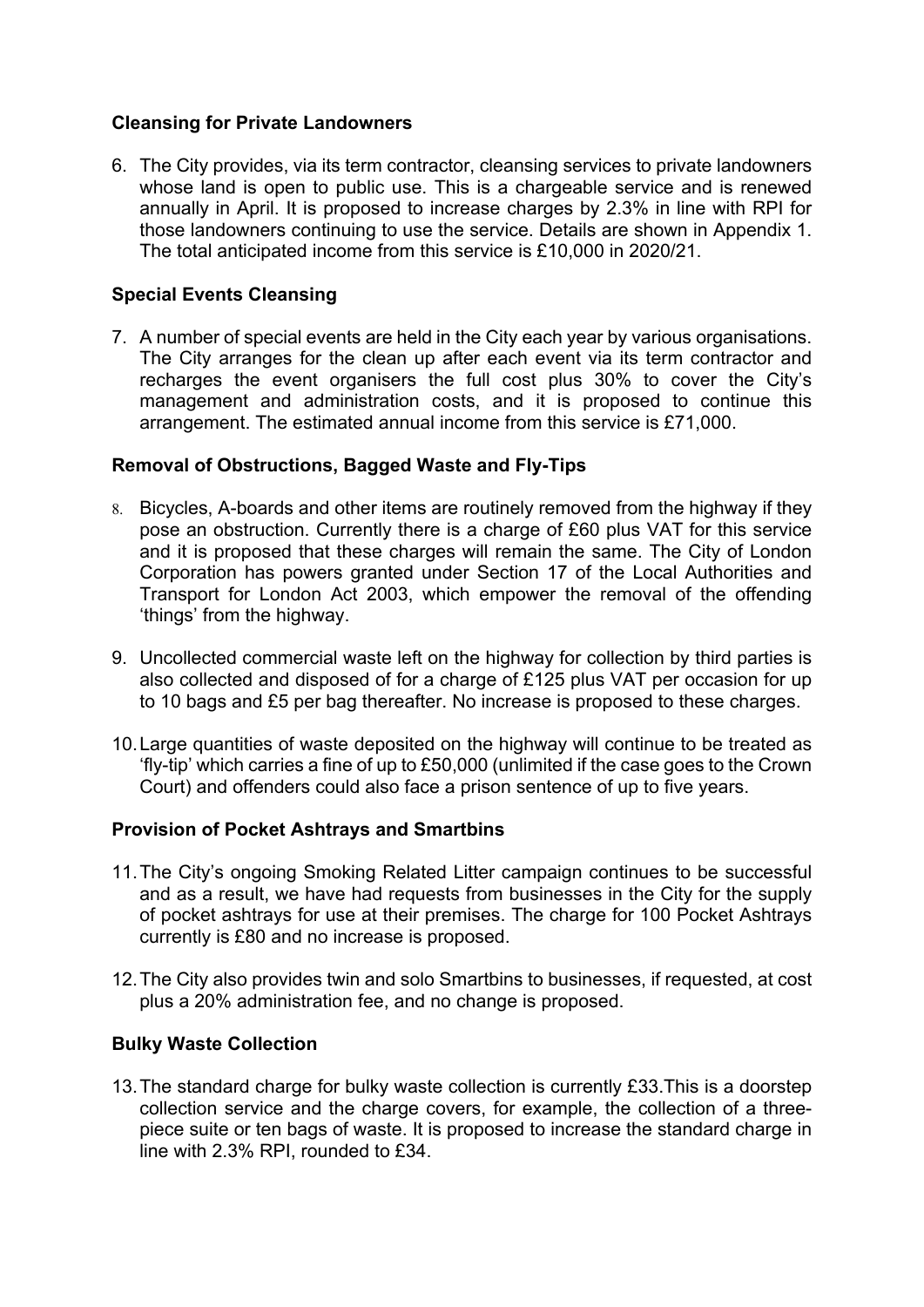14.The service is free to those who are in receipt of means tested benefits and an assisted collection is offered free of charge to those who are disabled or infirm; it is proposed to maintain this policy.

### **Clean City Awards Scheme**

15.The Clean City Awards Scheme currently has 109 businesses signed up for the scheme and paying a fee for membership. No increase is proposed to the fee and, based on the current membership level, the fee income is anticipated to be £36,000 next year.

### **Educational Establishments and Charities**

- 16.Waste collection and disposal from 10 schools and colleges in the City, are chargeable under the Controlled Waste (England and Wales) Regulations 2012 (CWR 2012). The exception to this in the City is Sir John Cass School. As it is wholly state funded, only the collection cost is chargeable.
- 17.In order to promote more recycling, it is proposed to maintain food waste and recycling waste charges at their current level whilst increasing the general waste charges by 2.3 % in line with RPI, as detailed in Appendix 2.
- 18.The anticipated income from these schools, as detailed in Appendix 3, is £54,000 based on the existing number of customers, containers / bags in use and frequency of collection. This revenue, therefore, can vary if there are any future changes to these factors.
- 19.It is proposed to increase the general waste charges by 2.3% in line with RPI, as detailed in Appendix 4, whilst no increase is proposed for the food waste and recycling waste charges to encourage more recycling.
- 20.Waste from charities is collected as commercial waste under the Controlled Waste CWR 2012, whilst waste from places of religious worship is classified as household waste and the City makes no charges for either collection or disposal.

### **Public Conveniences**

21.The current charge for staffed barrier toilet facilities at Tower Hill, Paternoster, Royal Exchange and Eastcheap is 50p per use. No increase is proposed to these charges. The budgeted income from these toilets is £335,000 in 2020/21 and it is expected to achieve an income close to this target based on the current level of usage.

### **Corporate & Strategic Implications**

22.Effective street cleansing services are proven to be an important factor in reducing residents' fear of crime and would maintain both private and public areas to the City's high cleansing standards.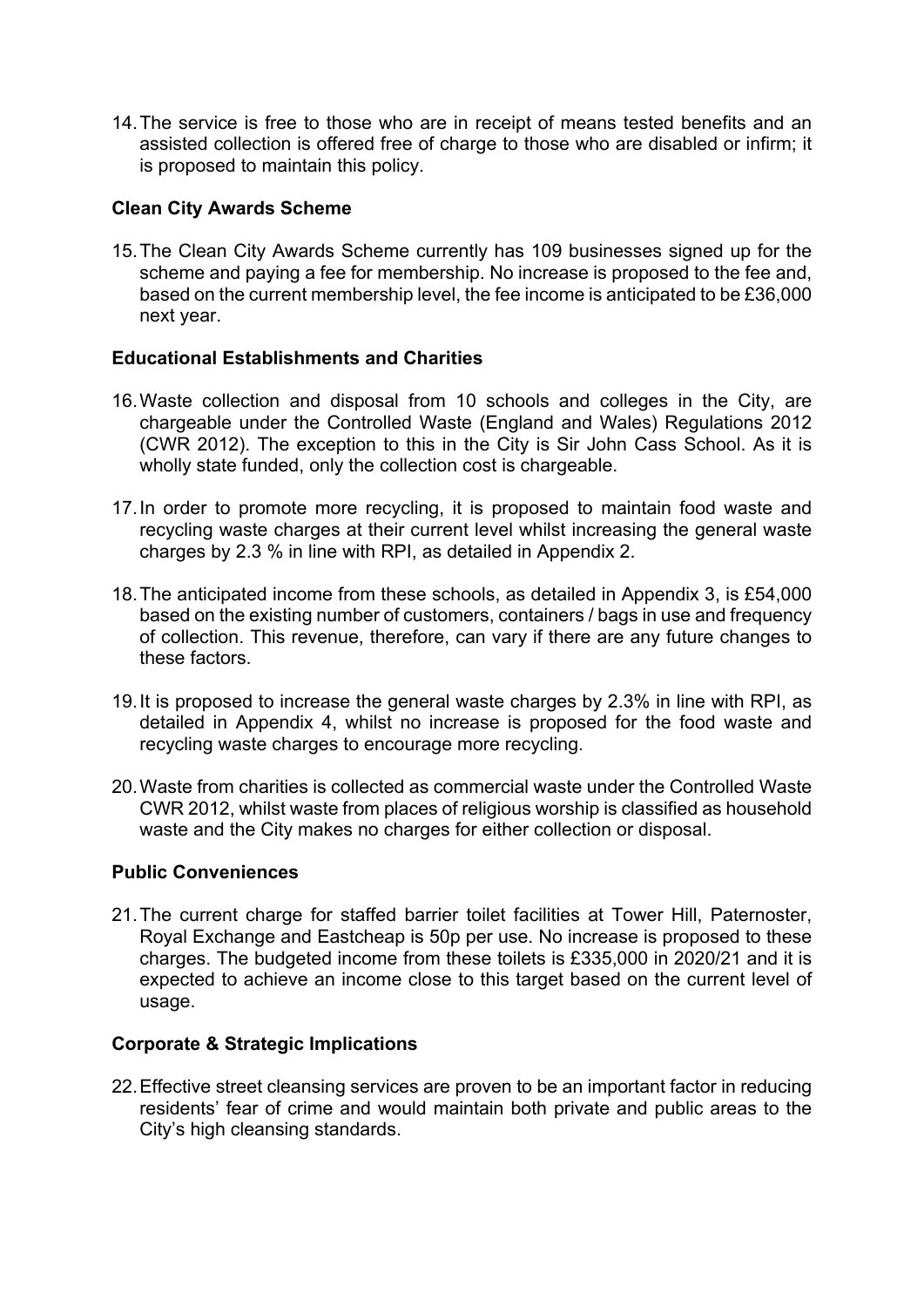- 23.Providing efficient and high-quality local services to achieve sustainable outcomes within the Square Mile is part of the City's Corporate Plan 2018/23 and reducing expenditure, enhancing income and improving efficiency.
- 24.Where charges proposed in this report require variations to contracts, they must be made via Change Control Requests signed by both parties.
- 25.The Comptroller and City Solicitor has been consulted and his comments are incorporated in the body of this report.

### **Implications**

26.The 2020/21 budgeted income from the services detailed in this report is £520,000, and the proposed charges, summarised below, should produce an estimated income of £511,000.

| <b>Description</b>                               | <b>Forecast</b><br><b>Income</b><br>£'000 |
|--------------------------------------------------|-------------------------------------------|
| <b>Private Land Cleansing</b>                    | 10                                        |
| City Events – Street Cleansing                   | 71                                        |
| <b>Clean City Awards Scheme Membership</b>       | 36                                        |
| <b>Collections from Educational Institutions</b> | 54                                        |
| <b>Bulky Waste Collections</b>                   | 5                                         |
| <b>Public Conveniences</b>                       | 335                                       |
| Total                                            | 511                                       |

### **Conclusion**

27.The charges for 2020/21 set out in this report, are aimed at maintaining the standard of the City's street scene, encouraging sustainable waste management and safeguarding the income from services operating in a competitive environment.

# **Appendices**

- Appendix 1 Cleansing Service Charges to Private Landowners
- Appendix  $2$  Charges for Schools
- Appendix 3 Estimated School Income

### **Background Papers**

### **Jim Graham**

Assistant Director of Cleansing Operations and Street Environment

T: 020 7332 4972 E: jim.graham@cityoflondon.gov.uk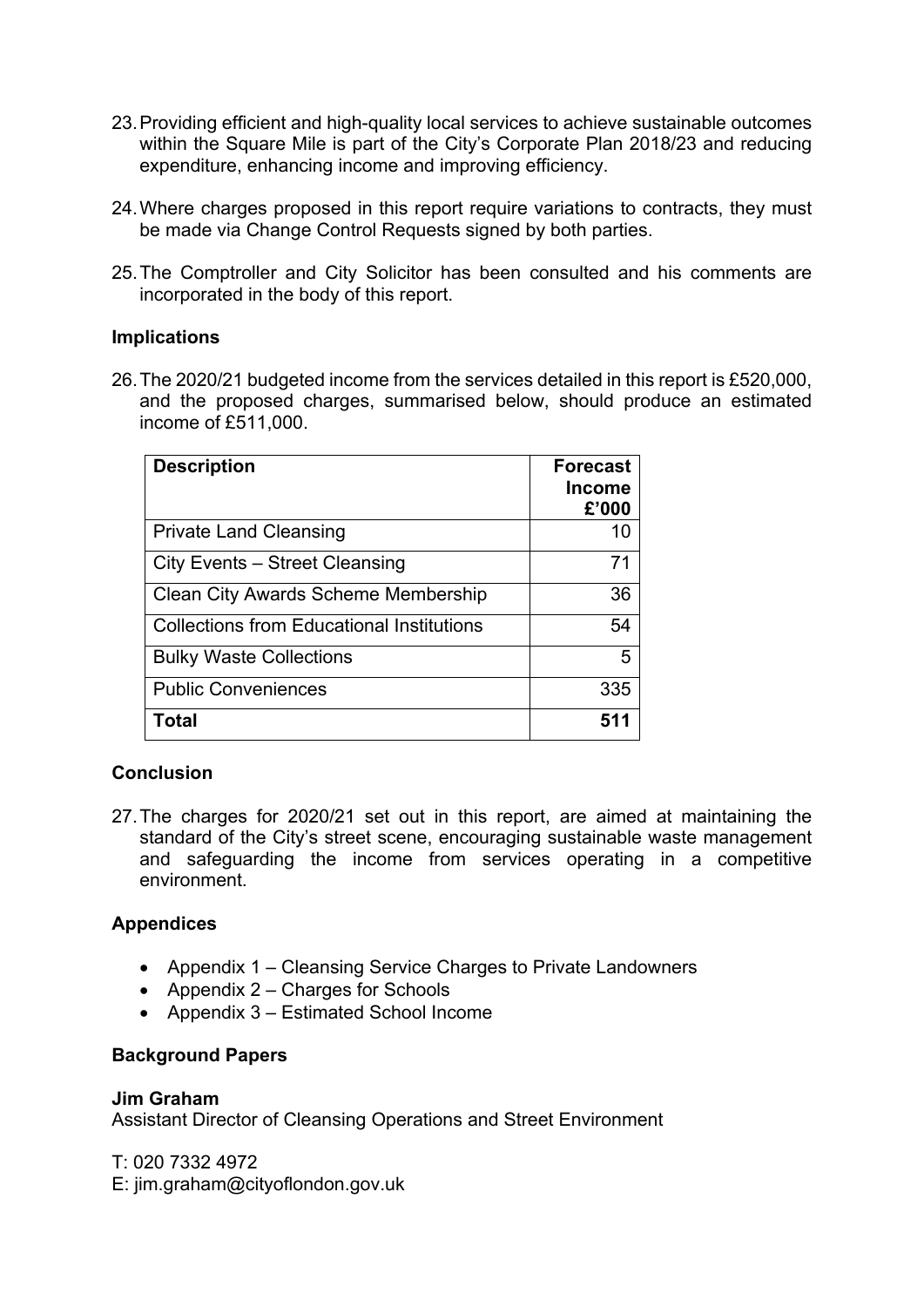| <b>Customer</b>                                                                                | <b>Current</b><br>Charge<br>2019/20 | <b>Proposed</b><br>Charge<br>2020/21 |
|------------------------------------------------------------------------------------------------|-------------------------------------|--------------------------------------|
|                                                                                                |                                     |                                      |
| <b>Telereal Trillium Ltd, Bastion House Slip Road</b>                                          | 2,693                               | 2,755                                |
| Drapers Hall, Footpaths adjacent to Drapers Hall, Throgmorton Avenue                           | 1,905                               | 1,949                                |
| <b>Corren Properties, Dyers Building</b>                                                       | 405                                 | 414                                  |
| Carpenters Hall, Footpaths adjacent to Carpenters Hall, Throgmorton Ave (twice daily sweeping) | 4,585                               | 4,690                                |
| Total                                                                                          | 9,588                               | 9,808                                |

*Note: VAT (not shown) is applicable to these charges.*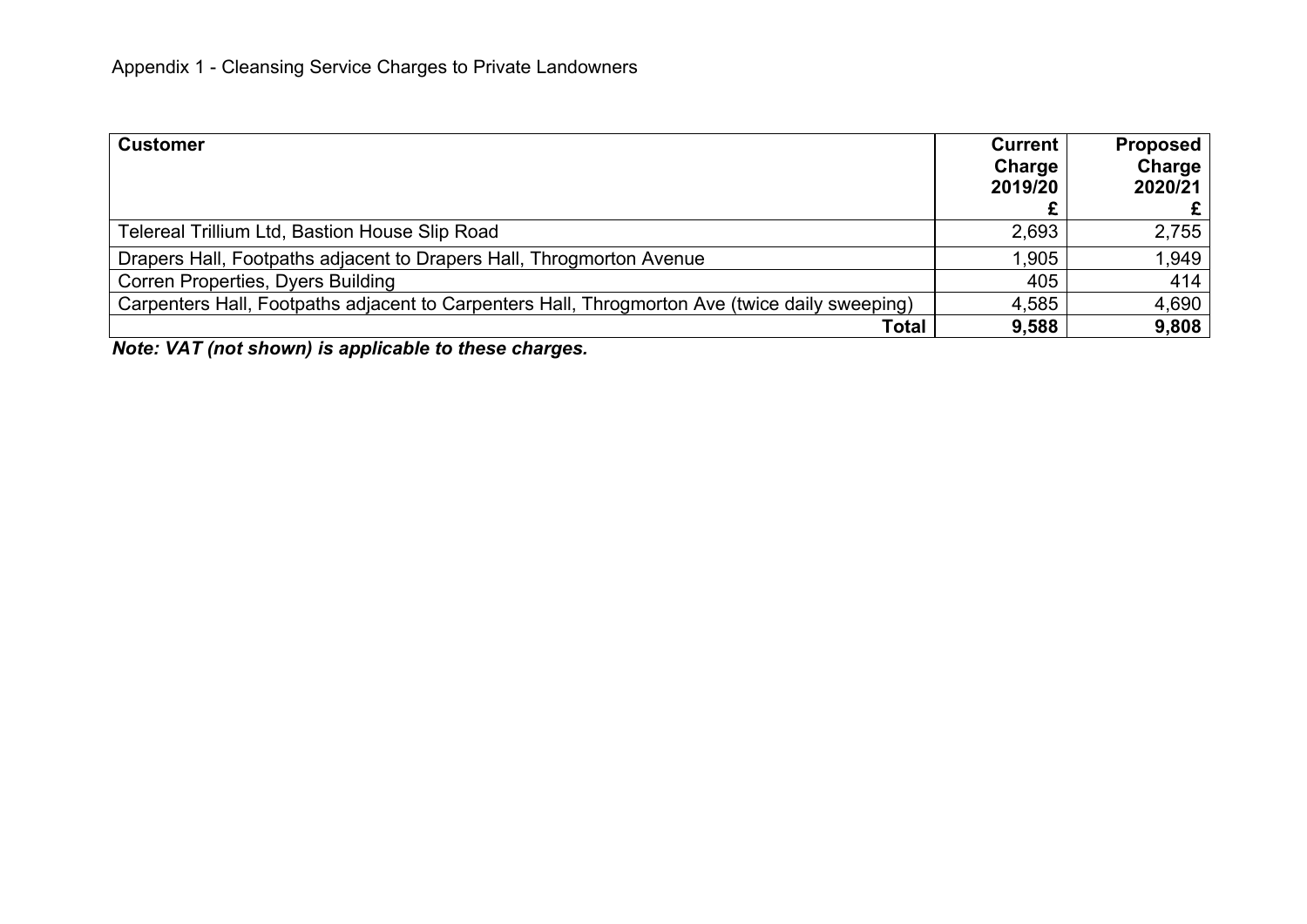| <b>Container Type</b>                 | <b>Current Charge</b> | <b>Proposed Charge</b> | Percentage      |
|---------------------------------------|-----------------------|------------------------|-----------------|
|                                       | 2019/20               | 2020/21                | <b>Increase</b> |
|                                       |                       |                        |                 |
| General Waste Bag - roll of 50        | 99.38                 | 101.67                 | 2.3%            |
| General Waste - 1100L bin per lift    | 15.53                 | 15.89                  | 2.3%            |
| General Waste - 240L bin per lift     | 4.97                  | 5.08                   | 2.3%            |
| Recycling Bag – roll of 50            | 42.50                 | 42.50                  | $0\%$           |
| Recycling Waste - 240L bins per lift  | 1.50                  | 1.50                   | $0\%$           |
| Recycling Waste - 660L bins per lift  | 3.00                  | 3.00                   | $0\%$           |
| Recycling Waste - 1100L bins per lift | 4.00                  | 4.00                   | $0\%$           |
| Food Bin - 140L per lift              | 11.50                 | 11.50                  | $0\%$           |
| Food Bin - 500L per lift              | 45.00                 | 45.00                  | 0%              |

*Note: VAT (not shown) is applicable to these charges*